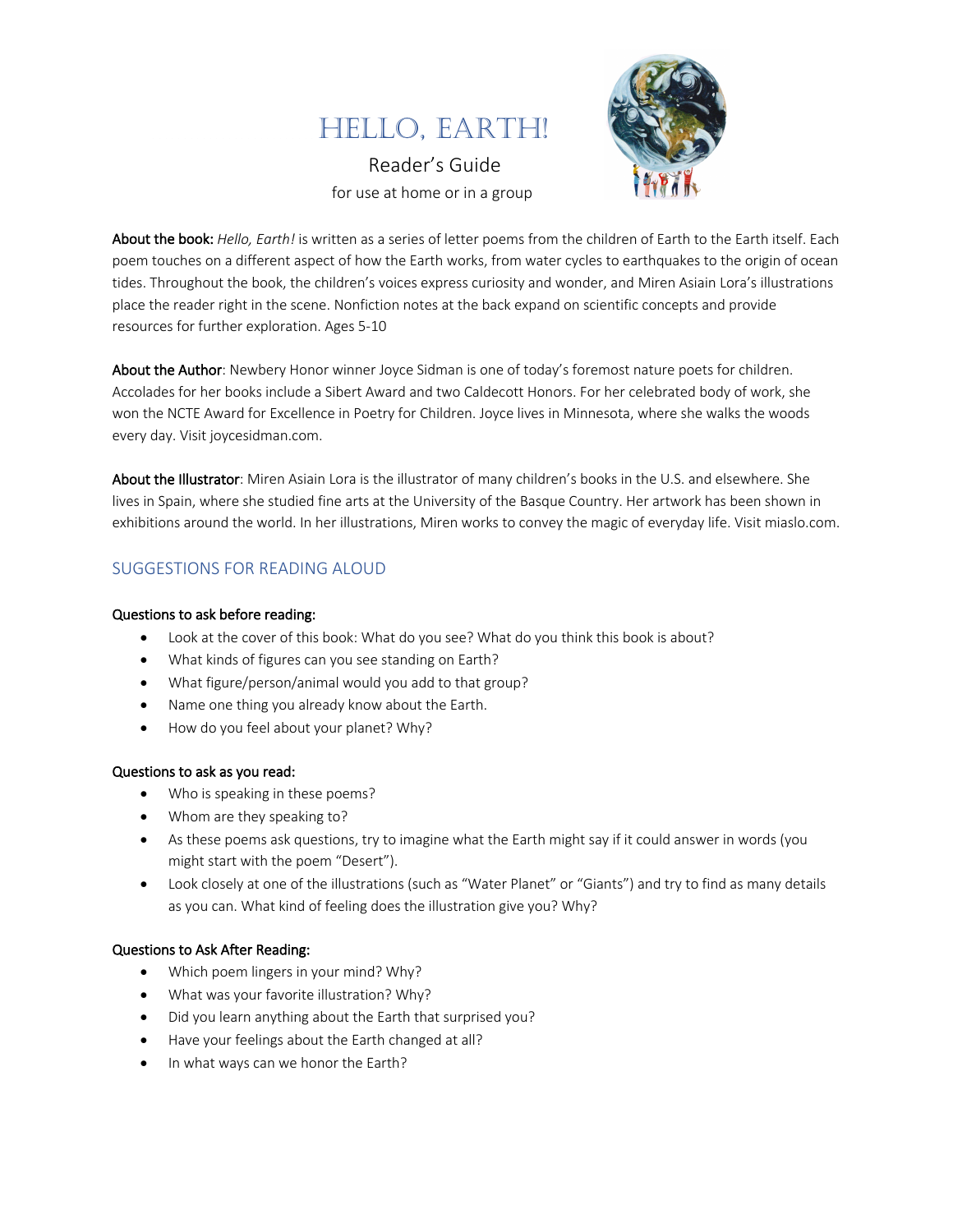# **ACTIVITIES**

# Writing

### Apostrophe Poem

The poems in this book are called "apostrophe poems" (but have nothing to do with punctuation!). They are poems written to someone or something that cannot answer back. This poetic form has been used since the 1500's. Try writing one:

- Choose an object in the natural world (wind, sunshine, puddle, tree, ant—anything!). If it's possible, take a field trip outside before you write the poem to observe your object. If your object is small (and doesn't crawl around!), you can bring inside before settling down to write.
- Study your object closely: What colors and shapes do you see? How does it feel, smell, or sound? What does it remind you of?
- Think: Why is it important? What kind of life has it led? How is it beautiful? What have you always wanted to know about it?
- Write a poem addressed to that object.
	- o Start with a compliment: *"Dear leaf: your bumpy veins look just like a tiny tree*."
	- o Then ask a question: *"Does the wind tickle you when it blows?"*
	- o End with a wish: *"I wish I could live on your branch and whisper leafy secrets to you."*
	- o Feel free to include more than one compliment, question, or wish in your poem.

### Nonfiction Note & Illustration

Create a nonfiction note and illustration to go with your poem.

- Find out more about your object. In the case of a leaf, find out how leaves grow, how they help the Earth, what happens to them in different seasons.
- Write a short paragraph about what you feel are its most amazing aspects.
- Create a drawing to go with your note. If you want, you can combine your poem, nonfiction note, and illustration to create a display.

## Cross-Curricular

Big Questions

- Read the poem "Mysteries" and the corresponding note ("New Species") at the end of the book. Read the list of questions that scientists are currently researching. What questions do *you* have about the Earth? Which mysteries might *you* want to solve? What undiscovered areas might *you* want to explore?
- Find out: choose one particular question or mystery, or unexplored place. Find out as much as you can about it. What is still unknown?
- Think hard: imagine you are a scientist. How could you go about solving your question or exploring your mysterious place? What might you find there?
- Write or Draw: describe how you will solve your mystery and what you might find out.

## **Science**

Citizen Science

• Choose one of the "citizen science" websites from the back of the book and register to gather data. You can do this by yourself, with a friend or adult, or with your classmates. You will be helping scientific research with your observations!